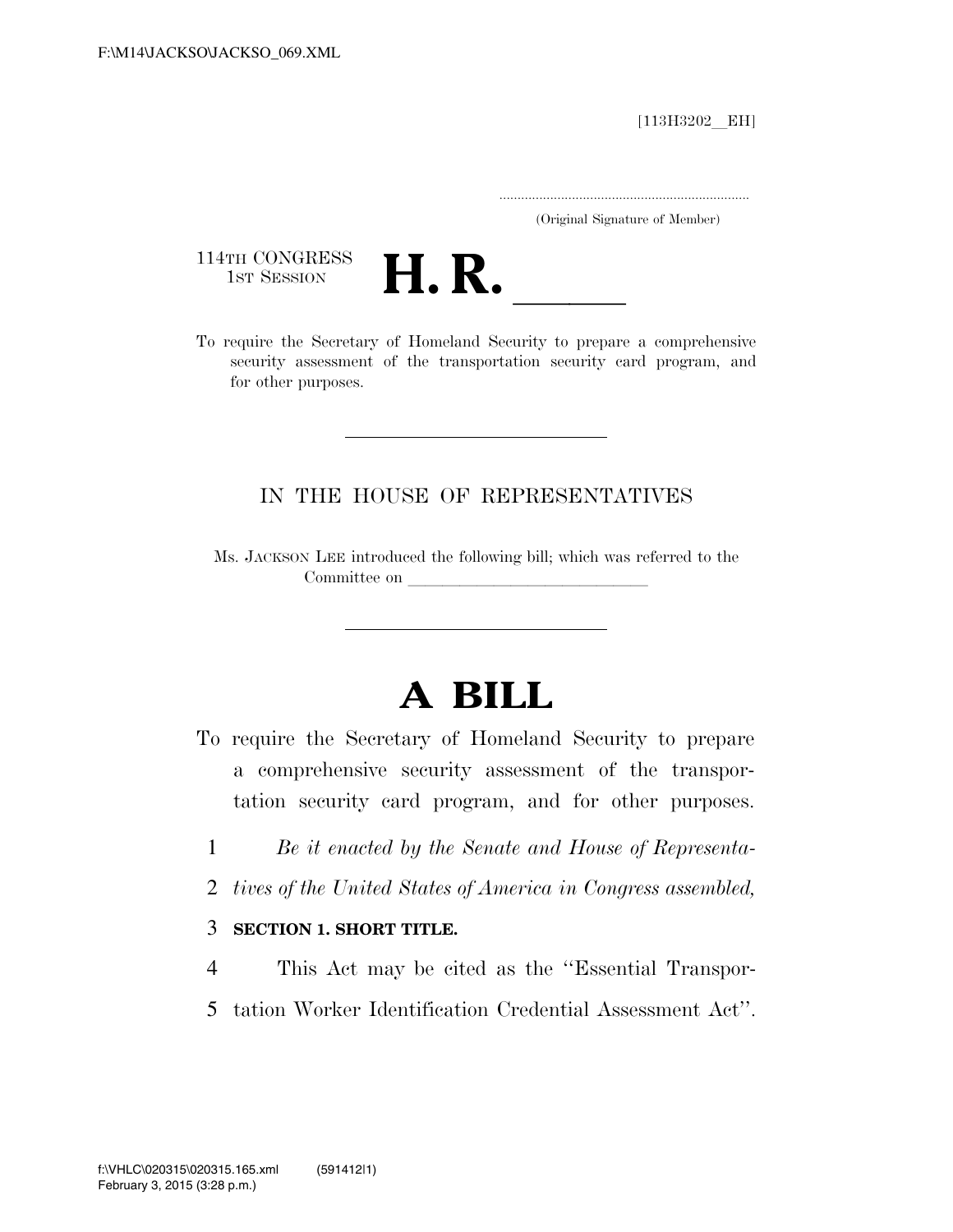$\mathfrak{D}$ 

# **SEC. 2. COMPREHENSIVE SECURITY ASSESSMENT OF THE TRANSPORTATION SECURITY CARD PRO-GRAM.**

 (a) IN GENERAL.—Not later than one year after the date of enactment of this Act, the Secretary of Homeland Security shall submit to the Committee on Homeland Se- curity and the Committee on Transportation and Infra- structure of the House of Representatives, the Committee on Commerce, Science, and Transportation of the Senate, and the Comptroller General of the United States a com- prehensive assessment of the effectiveness of the transpor- tation security card program under section 70105 of title 46, United States Code, at enhancing security and reduc- ing security risks for facilities and vessels regulated pursu- ant to section 102 of Public Law 107–295. Such assess- ment shall be conducted by a national laboratory that, to the extent practicable, is within the Department of Home- land Security laboratory network with expertise in mari- time security or by a maritime security university-based center within the Department of Homeland Security cen-ters of excellence network.

 (b) CONTENTS.—The comprehensive assessment shall include—

 (1) an evaluation of the extent to which the program, as implemented, addresses known or likely security risks in the maritime environment;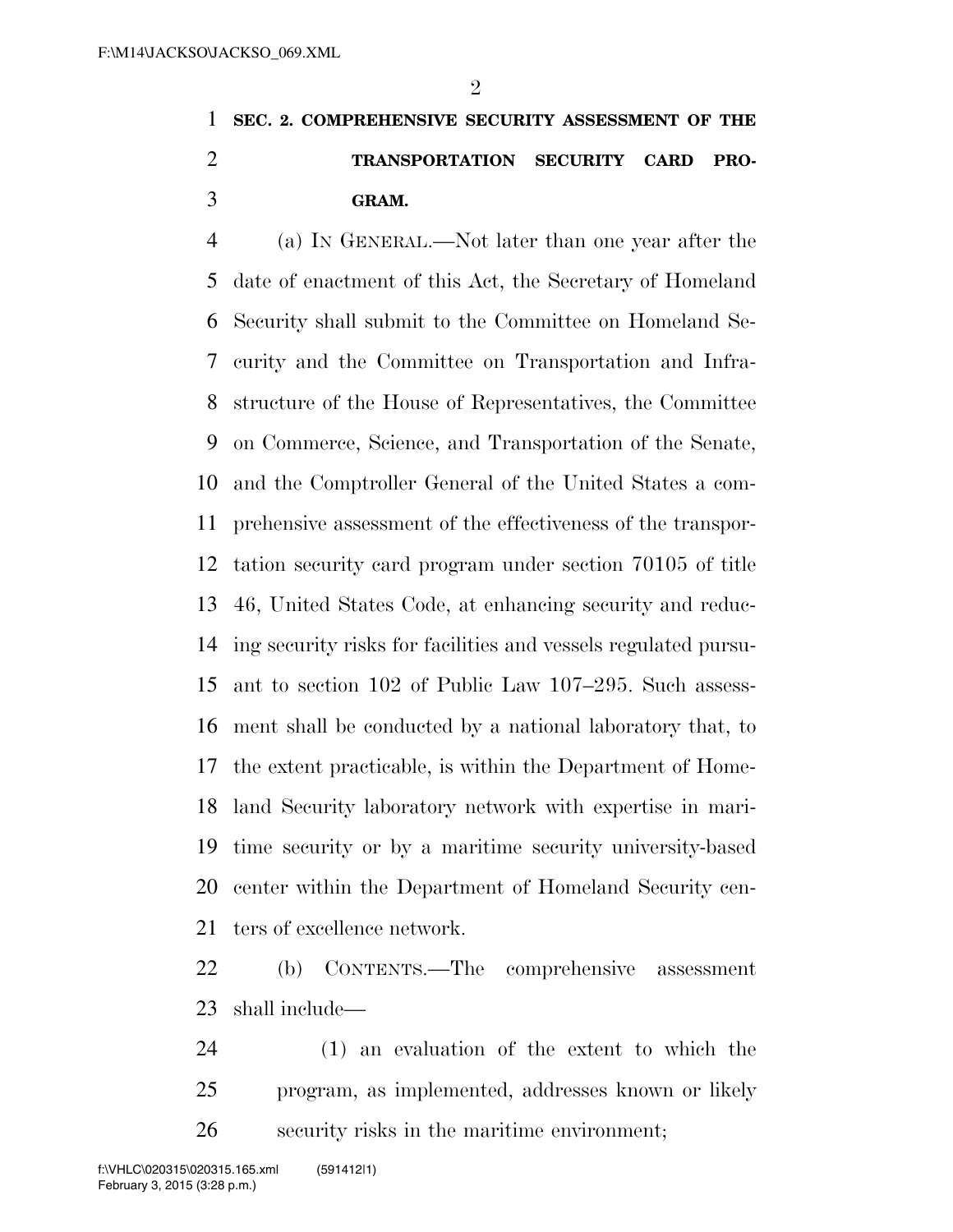(2) an evaluation of the extent to which defi- ciencies identified by the Comptroller General have been addressed; and

 (3) a cost-benefit analysis of the program, as implemented.

 (c) CORRECTIVE ACTION PLAN; PROGRAM RE- FORMS.—Not later than 60 days after the Secretary sub- mits the assessment under subsection (a), the Secretary shall submit a corrective action plan to the Committee on Homeland Security and the Committee on Transportation and Infrastructure of the House of Representatives and the Committee on Commerce, Science, and Transportation of the Senate that responds to the assessment under sub- section (b). The corrective action plan shall include an im- plementation plan with benchmarks, may include pro- grammatic reforms, revisions to regulations, or proposals for legislation, and shall be considered in any rule making by the Department relating to the transportation security card program.

 (d) COMPTROLLER GENERAL REVIEW.—Not later than 120 days after the Secretary issues the corrective ac- tion plan under subsection (c), the Comptroller General shall—

 (1) review the extent to which such plan imple-ments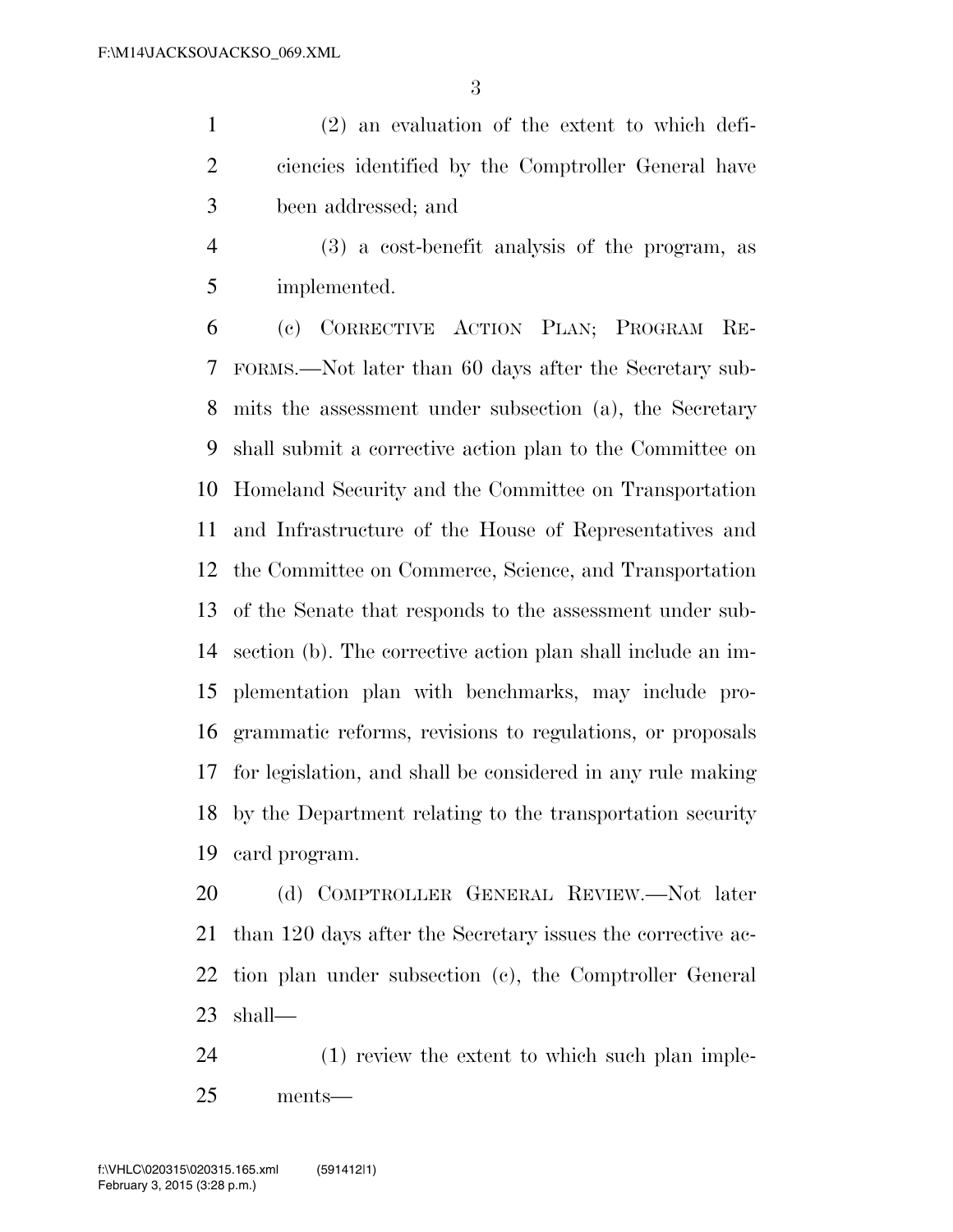| $\mathbf{1}$   | (A) recommendations issued by the na-                 |
|----------------|-------------------------------------------------------|
| $\overline{2}$ | tional laboratory or maritime security univer-        |
| 3              | sity-based center, as applicable, in the assess-      |
| $\overline{4}$ | ment submitted under subsection (a); and              |
| 5              | (B) recommendations issued by the Comp-               |
| 6              | troller General before the enactment of this Act;     |
| 7              | and                                                   |
| 8              | (2) inform the Committee on Homeland Secu-            |
| 9              | rity and the Committee on Transportation and In-      |
| 10             | frastructure of the House of Representatives and the  |
| 11             | Committee on Commerce, Science, and Transpor-         |
| 12             | tation of the Senate as to the responsiveness of such |
| 13             | plan to such recommendations.                         |
| 14             | (e) TRANSPORTATION SECURITY CARD READER               |
| 15             | RULE.                                                 |
| 16             | (1) IN GENERAL.—The Secretary of Homeland             |
| 17             | Security may not issue a final rule requiring the use |
| 18             | of transportation security card readers until—        |
| 19             | (A) the Comptroller General informs the               |
| 20             | Committees on Homeland Security and the               |
| 21             | Committee on Transportation and Infrastruc-           |
| 22             | ture of the House of Representatives and Com-         |
| 23             | merce, Science and Transportation of the Sen-         |
| 24             | ate that the submission under subsection (a) is       |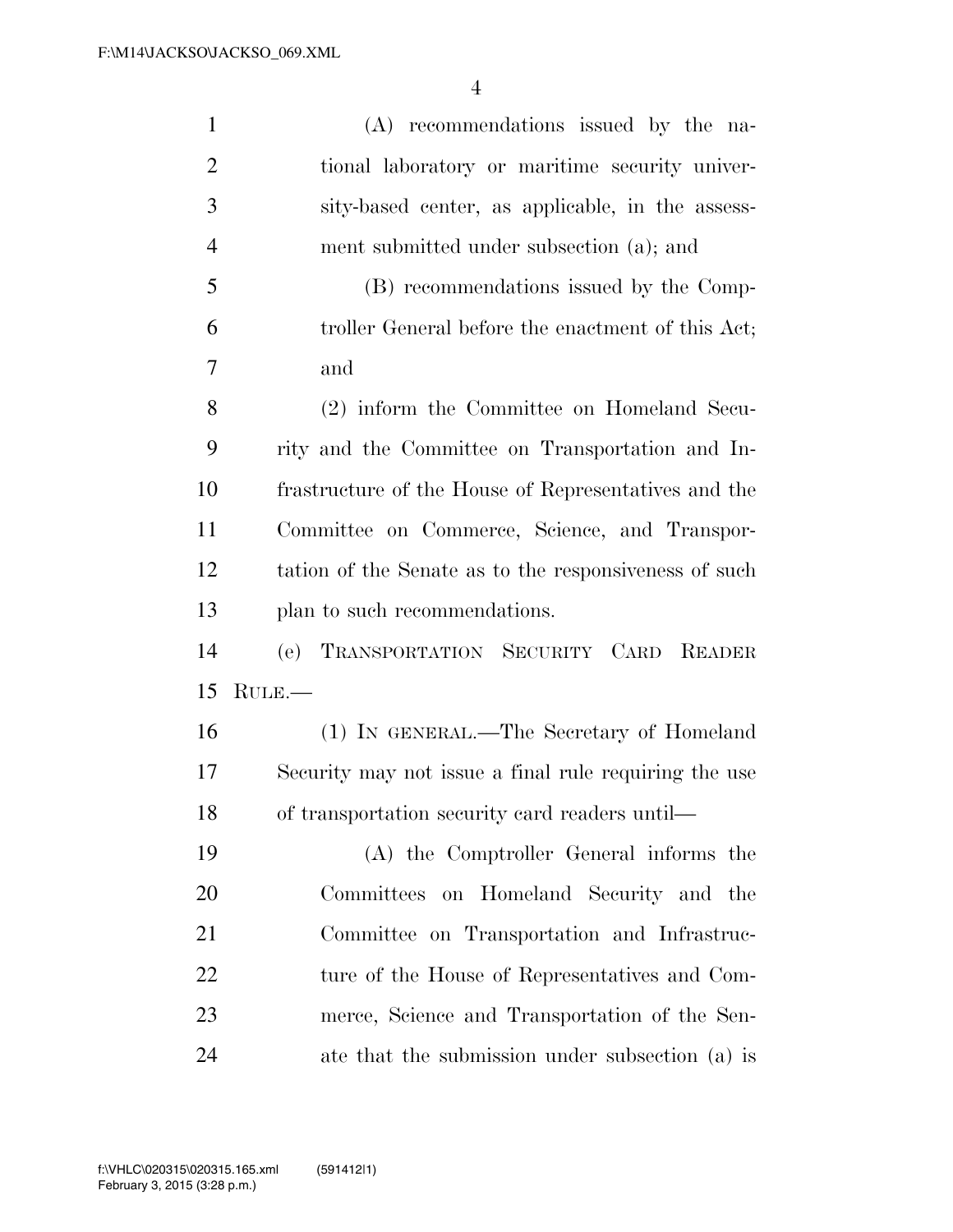|                |                          |  | responsive to the recommendations of the |  |
|----------------|--------------------------|--|------------------------------------------|--|
| $\overline{2}$ | Comptroller General; and |  |                                          |  |

 (B) the Secretary issues an updated list of transportation security card readers that are compatible with active transportation security cards.

 (2) LIMITATION ON APPLICATION.—Paragraph (1) shall not apply with respect to any final rule issued pursuant to the notice of proposed rule- making on Transportation Worker Identification Credential (TWIC)-Reader Requirements published by the Coast Guard on March 22, 2013 (78 Fed. Reg. 17781)

 (f) COMPTROLLER GENERAL OVERSIGHT.—Not less than 18 months after the date of the issuance of the cor- rective action plan under subsection (c), and every six months thereafter during the 3-year period following the date of the issuance of the first report under this sub- section, the Comptroller General shall report to the Com- mittee on Homeland Security and the Committee on Transportation and Infrastructure of the House of Rep- resentatives and the Committee on Commerce, Science, and Transportation of the Senate regarding implementa-tion of the corrective action plan.